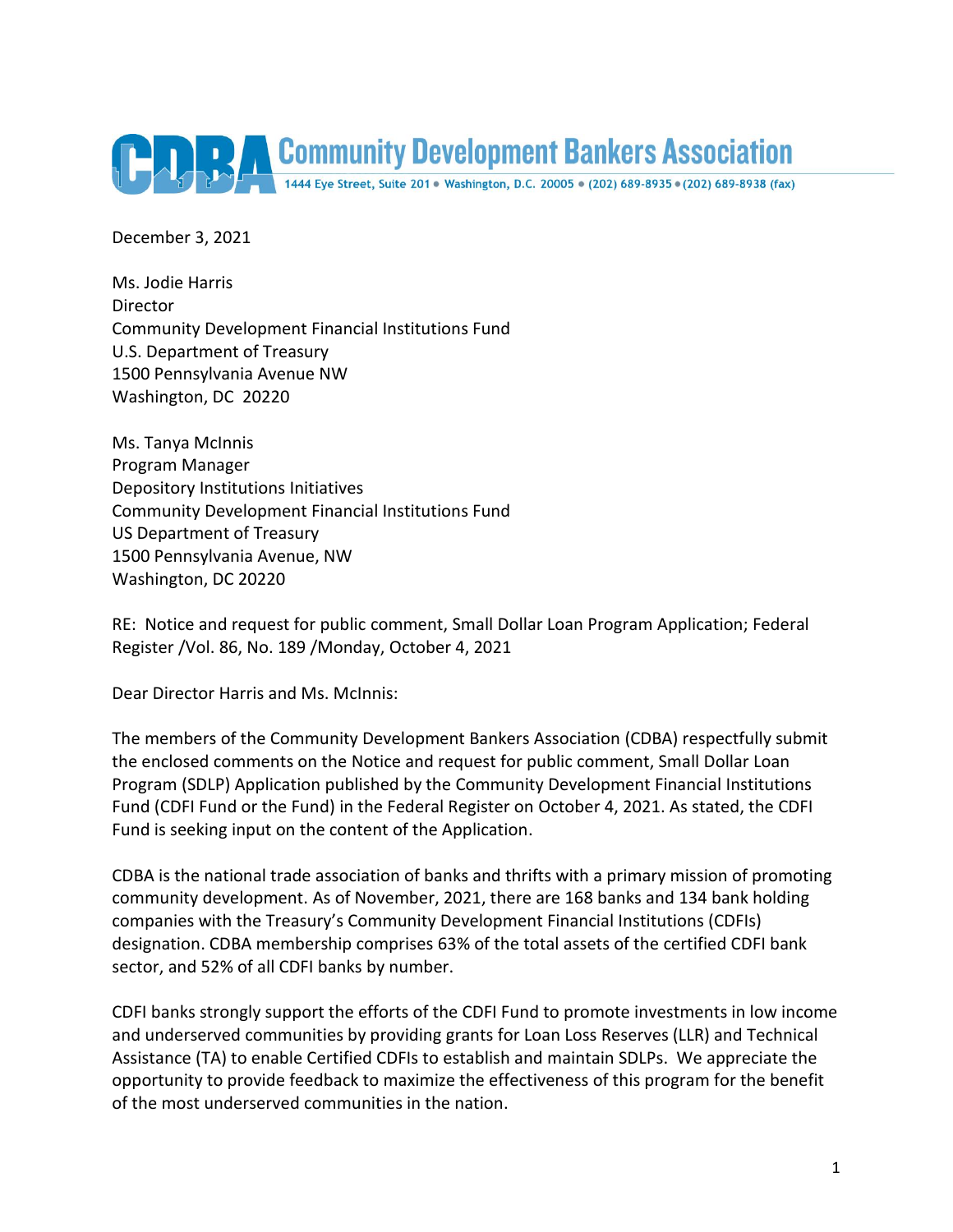We appreciate the hard work of CDFI Fund staff to support the CDFI industry and the communities we serve. We are especially grateful for the efforts leading to a successful 2021 launch of the SDLP. Our members were enthusiastic applicants and are pleased with the program's implementation.

We are proud of the CDFI banks that demonstrated leadership by successfully competing in this inaugural SDLP round. Of the 81 applicants, 12 were banks. Among the 12, fully 11 were successful in competing for funding. CDFI banks comprise 15% of the applicants and 21% of the awardees. We are also proud that two of the top five awards went to CDBA members (BankPlus and Optus Bank). These awards demonstrate the strong commitment of CDBA member banks to contribute to the long-term financial health of low- and moderate-income communities.

#### COMMENTS ON APPLICATION

#### *General Comments*

CDBA members that participated in the application process believe the program was generally well-designed and appropriate to its purposes. They felt the majority of questions are very clear, and did not identify any areas where requesting additional information would be additive. Given the modest size of awards, some recommended a more streamlined application. Below are suggestions to make the application more efficient.

## *Responses to Questions from the Request for Public Comment*

## **Question (1)**

*What, if any, Application questions and tables are redundant or unnecessary?*

As noted, some participants recommended a more streamlined application given the modest size of SDLP awards. For example, one CDFI bank noted their combined LLR and TA application was 50+ pages long and took nearly 160 hours to fill out. A streamlined application will encourage greater industry participation – particularly among small institutions. In the case of CDFI banks, grant funds received are taxed as regular income; thus, the amount of funds actually available to operate an SDLP initiative is less than the amount of the award.

To streamline, we suggest that bank financial tables already submitted via AMIS for other CDFI Fund programs and/or reporting and compliance purposes be reused for SDLP. This action would reduce duplication.

Another opportunity for streamlining is in the "Track Record" tables (Question 10: Table 1b and Question 11: 2b) for existing SDL products. CDFI banks commented that the details required to answer these questions are not clearly tied to the design of the proposed program or the projections for its performance. As the level of detail required to answer these is considerable,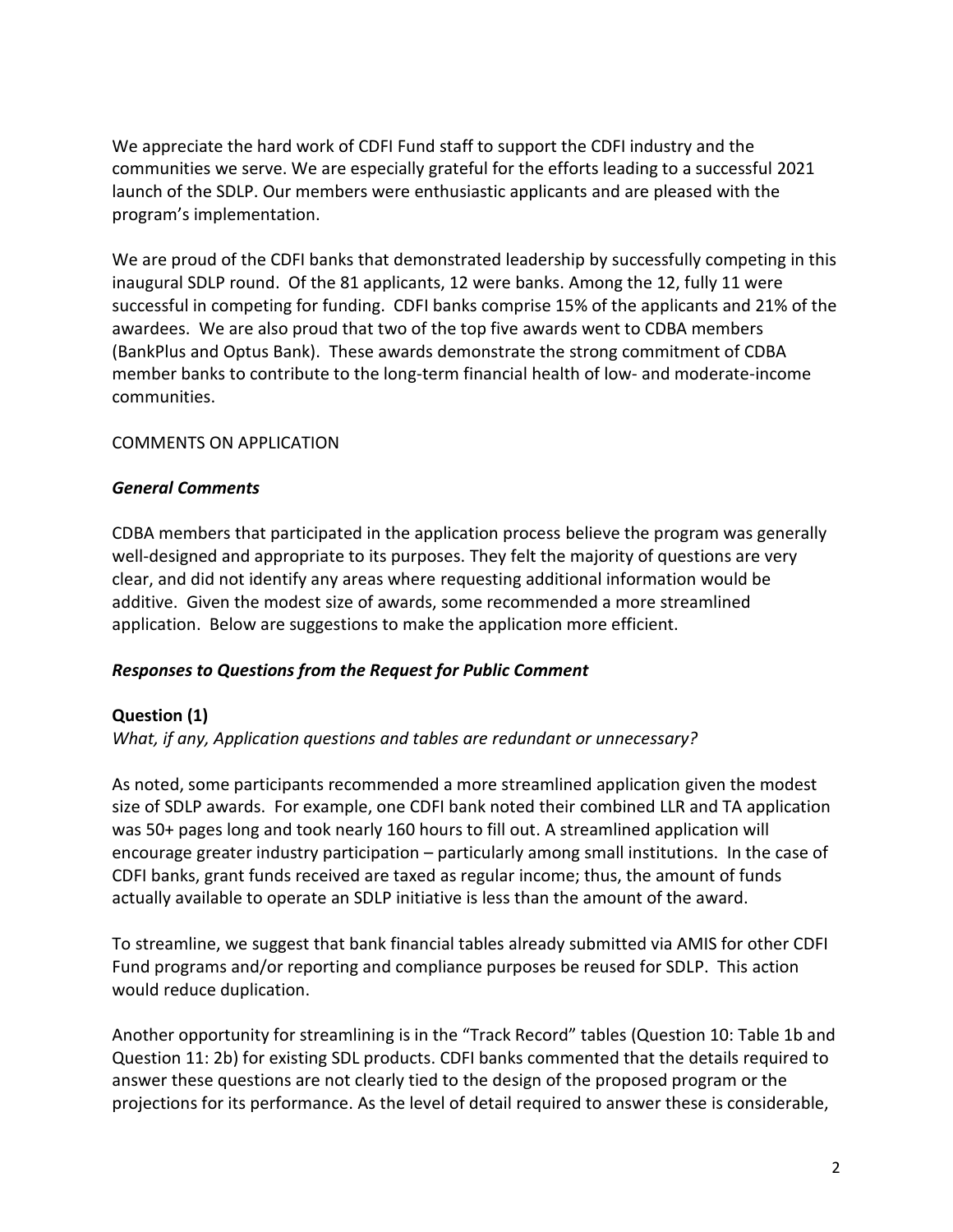the CDFI Fund should consider whether these questions are additive. In future years, this could be an opportunity to streamline the application when the program is developed and more mature.

# **Question (2)**

*What, if any, questions or tables should be added to ensure collection of relevant information?*

Bankers believe the number of tables is adequate to demonstrate relevant information and should not be expanded.

## **Question (3)**

*Does the data and information requested in the Application allow an Applicant to adequately explain its business strategy, community impact and ability to meet the program objectives?*

Generally, CDFI bankers felt the information requested was sufficient to allow an applicant to explain its strategy. One participant noted that if an applicant did not have an existing SDLP initiative, then the projections may be difficult. Here, we believe it is appropriate to reiterate a recommendation from our September 2020 letter, that the CDFI Fund provide resources to encourage banks without existing programs to consult with those that do, in order to better understand how to set reasonable objectives.

## **Question (4)**

*In the FY 2021 SDL Program Application, the CDFI Fund stated that LLR Awards may be made in amounts up to 20% of the Applicant's three-year projected total of Small Dollar Loans closed, not to exceed \$350,000. - Is the 20% cap too high or too low? If so, please describe and justify.*

CDFI bank participants felt the 20% and \$350,000 cap for LLR is *currently* appropriate. However, for established SDL programs to grow and scale for wider distribution, the CDFI Fund may eventually find the dollar cap may be too low. CDBA urges the CDFI Fund to review this cap periodically to account for successful implementation at growing institutions.

## **Question (5)**

*The FY 2021 SDL Program Application states that the Awards will not be made to organizations that engage in the Prohibited Practices listed in the NOFA. Are the Prohibited Practices reasonable? Should any of the listed Prohibited Practices be modified or removed? Are there Prohibited Practices that should be added to the list?*

CDBA members found the prohibited practices to be reasonable and appropriate.

## **Question (6)**

*The CDFI Fund will prioritize funding for Applications that propose to offer small dollar loan programs that include any of the following prioritized lending practices and characteristics: i) Offer small dollar loan terms that are at least ninety (90) days; (ii) use ability to repay*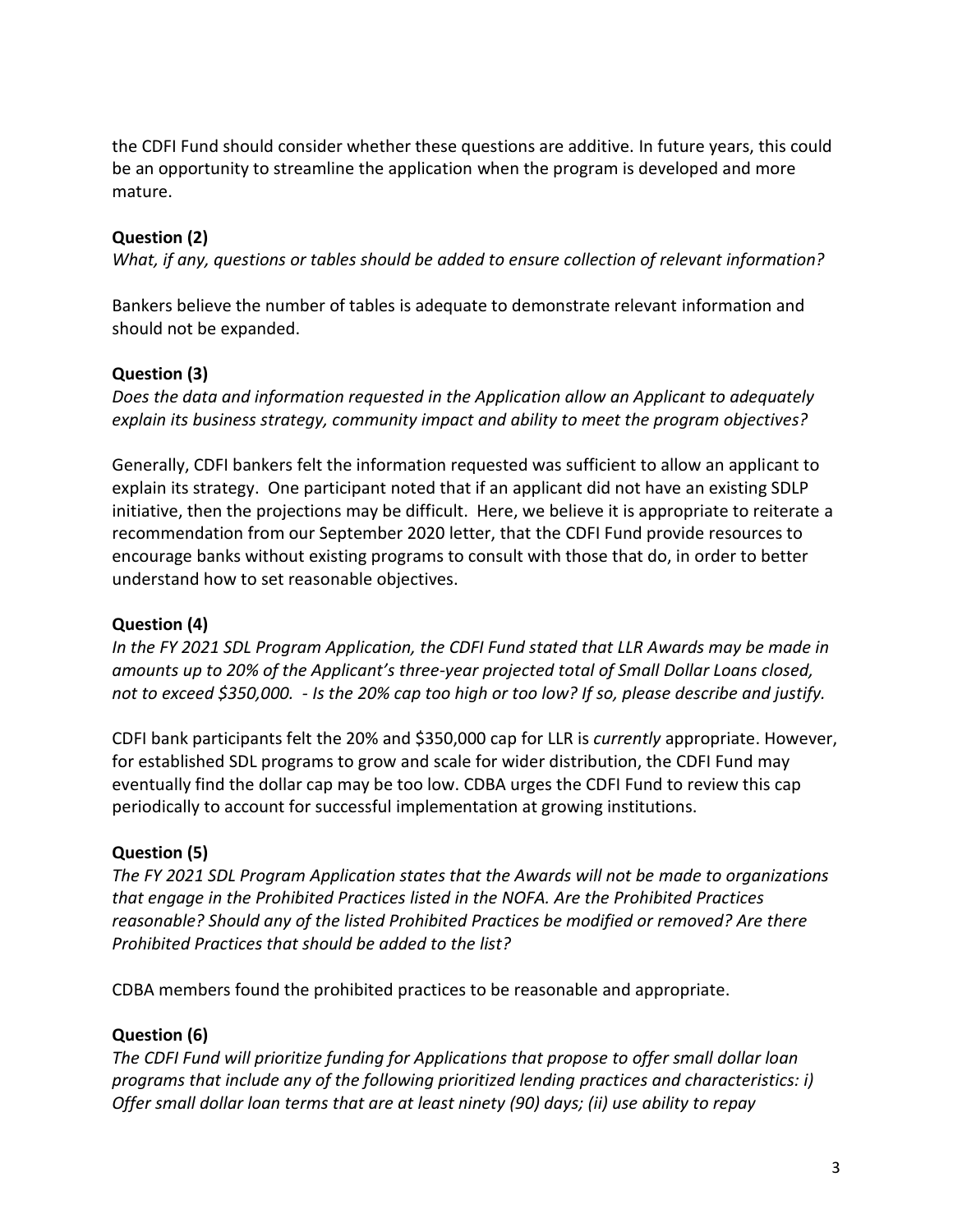*underwriting that considers the borrower's ability to repay a loan based on both the borrower's income and expenses; (iii) make loan decisions within one business day (or twenty-four (24) hours) after receipt of required documents; (iv) offer a reduction in the borrower's loan rate if the borrower elects to use automatic debit payments; (v) offer automatic savings features that are built into the regularly-scheduled payments on a loan—provided that the resulting payment is still affordable—or, at a minimum, loans that can be structured so that, subject to the*  borrower's consent, payments continue for a period of time after the loan is repaid with all of *the payments going into a savings vehicle; and (vi) offer access to financial education, including credit counseling. Are the prioritized lending practices and characteristics reasonable? Should any of the listed prioritized lending practices and characteristics be modified or removed? Are there prioritized lending practices and characteristics that should be added to the list? Please describe and justify your responses to these sub-questions.*

CDBA members found the list of program attributes that will receive prioritized consideration to be broadly appropriate. One banker found the list helpful, because reviewing the practices helped their institution overhaul existing programs. Some bankers also suggested the CDFI Fund consider new priorities: 1) A priority for programs that specifically serve individuals without a credit history, and 2) a priority for programs that explicitly offer credit score improvement tracking.

As useful as these priorities are, we urge the CDFI Fund to continue to view these priorities individually, and not to allow them to mutate into requirements. It is important to allow programs to be responsive to both community need and institutional capacity. While each listed priority can be a valuable element of a SDLP, each adds an incremental cost to managing a program and should be considered on its individual merits.

# **Question (7)**

*Are any of the questions particularly burdensome or difficult to answer? - If so, please be specific as to the type of CDFI (e.g., regulated, non-profit) that finds it difficult.*

Some bankers report that Question 10: Table 1b and Question 11: 2b are particularly time consuming. Bankers cited the burden researching the track record for similar products, which required terms, historical financials and related products in their local markets. As we state in our answer to Question 1, this could be an opportunity to streamline the application in future years when the program is developed and more mature.

Also, as stated in our response to Question 1, we suggest that bank financial tables – or other data -- already submitted via AMIS for other CDFI Fund programs and/or reporting and compliance purposes should be reused for SDLP to reduce duplication.

## **Question (8)**

*Are the character limitations for narrative responses appropriate?*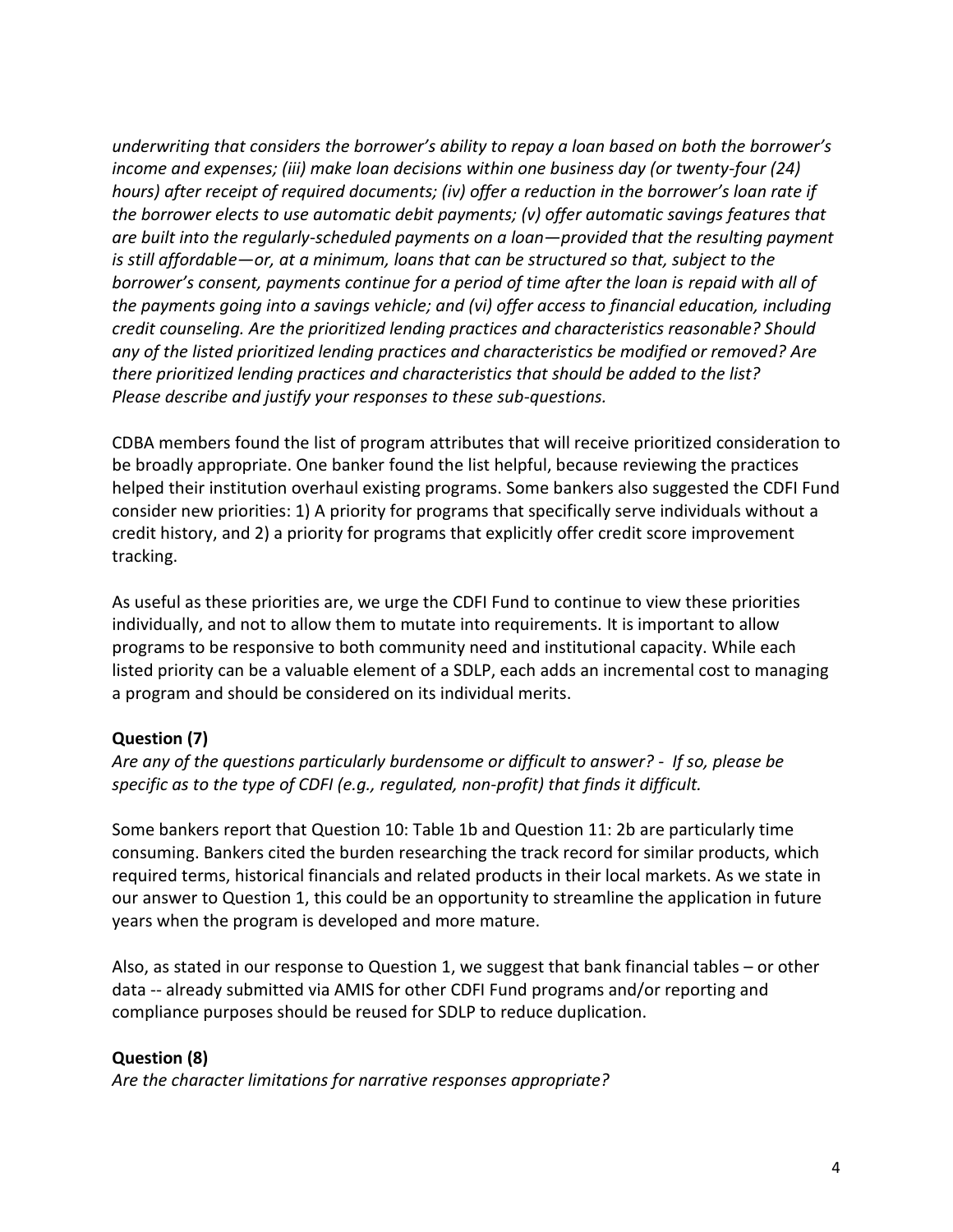CDBA members found the character limits to be appropriate. No questions were flagged for requiring more or fewer characters

# **Question (9)**

*Are there questions that lack clarity as to intent or purpose? If so, which questions, and what needs to be clarified in order for Applicants to provide a comprehensive response?*

CDBA members found questions to be understandable.

## **Question (10)**

*The Application includes questions about the intended impact of an Applicant's small dollar lending strategy. How should the CDFI Fund assess the impact of SDL Program Awards on Low-Income Families and communities? The CDFI Fund has identified a set of impacts for Applicants to choose in the Application (see FY 2021 SDL Program Application Question 7.) Are the current impact choices sufficiently comprehensive? Are there impacts that should be added or modified?*

CDBA members found the questions regarding an Applicant's program impact to be generally appropriate. In CDBA's September 10, 2020 comment letter, in response to Section VII., Question 1, CDBA recommended the CDFI Fund consider a list of eight outcomes for measuring success. We are grateful to the CDFI Fund for incorporating these recommendations into the eventual list of impacts.

## **Question (11)**

*The statute governing the SDL Program states that there are three eligible Applicant types. Per the Statute, Applicants can be either: (a) a Certified CDFI that applies individually for an LLR Award or for a TA Award or for a combination of an LLR Award and TA Award; or (b) a Certified CDFI that applies as a partnership with a federally insured depository institution that has a primary mission to serve targeted Investment Areas (FIDI) for an LLR Award or (c) a Certified CDFI that applies as a partnership with two or more Certified CDFIs for a TA Award. The CDFI Fund has two questions related to these different Applicant types: Are additional questions or revisions to existing questions needed in the Application to further clarify and differentiate the three eligible Applicant VerDate Sep< types? If so, please describe and justify. The Application currently asks Applicants that apply as a partnership with a FIDI for an LLR Award to submit an attestation form that is signed by the FIDI that the FIDI has a mission to serve targeted Investment Areas. Should the CDFI Fund make revisions to the attestation form that the FIDI must sign? If yes, what are the revisions? Should the CDFI Fund request any other documentation that the FIDI must submit in order to demonstrate its primary mission to serve targeted Investment Areas? If so, please describe and justify.*

No additional questions or revisions to these questions are needed here.